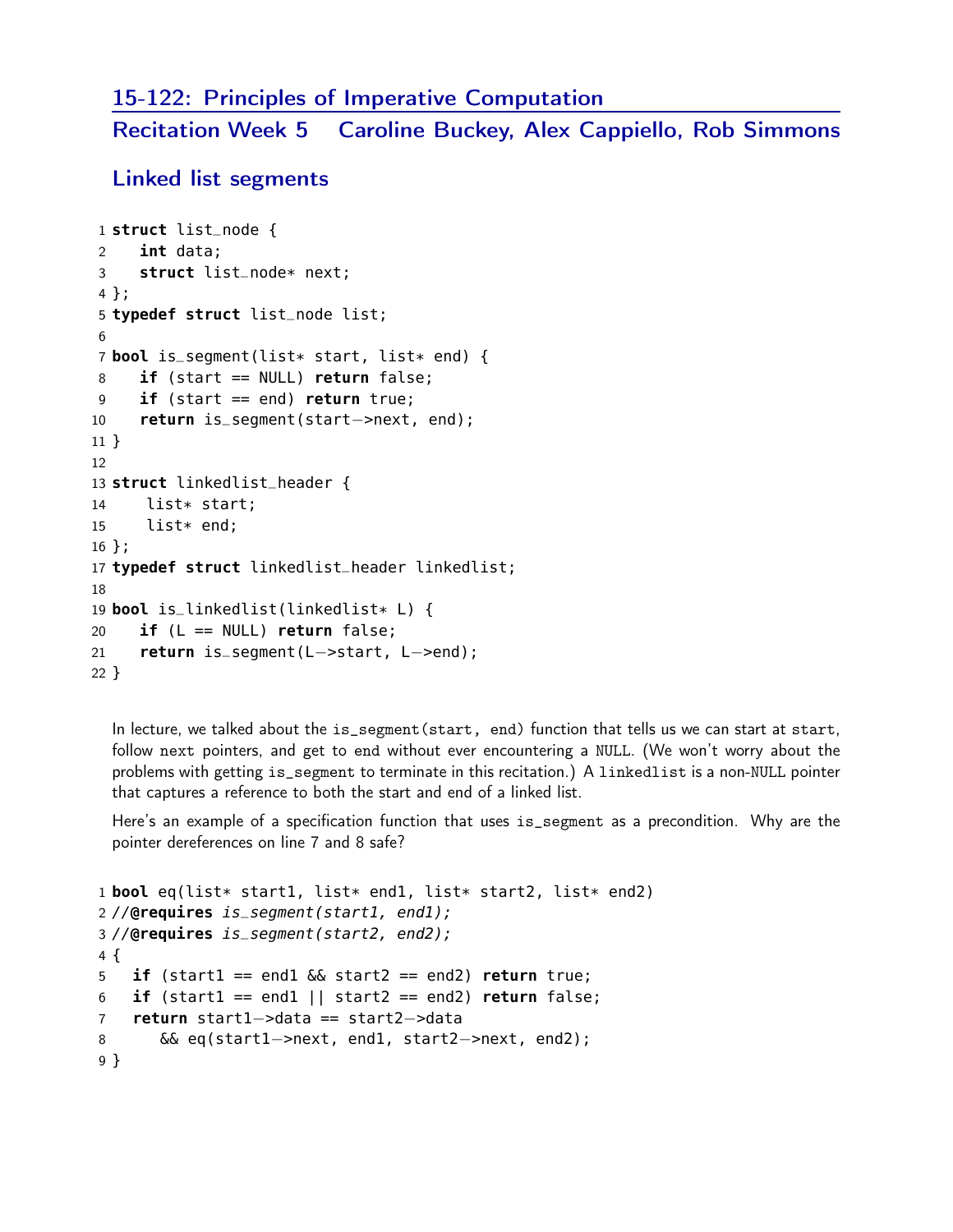## Creating a new linked list

Here's the code that creates a new linked list with one non-dummy node. Suppose linkedlist\_new(12) is called. For each of lines 4-9 (inclusive) draw a diagram that shows the state of the linked list after that line executes. Use X for struct fields that we haven't initialized yet.

```
1 linkedlist* linkedlist_new(int data)
2 //@ensures is_linkedlist(\result);
3 {
4 list* p = alloc(struct list_node);
5 p−>data = data;
6 p−>next = alloc(struct list_node);
7 linkedlist* L = alloc(struct linkedlist_header);
8 L−>start = p;
9 L−>end = p−>next;
10 return L;
11 }
```

| 4. |  |  |
|----|--|--|
| 5. |  |  |
| 6. |  |  |
| 7. |  |  |

| ۰<br>. .<br>v<br>۰,<br>Č,<br>I<br>I<br>×<br>۰.<br>× |  |
|-----------------------------------------------------|--|
|                                                     |  |

9.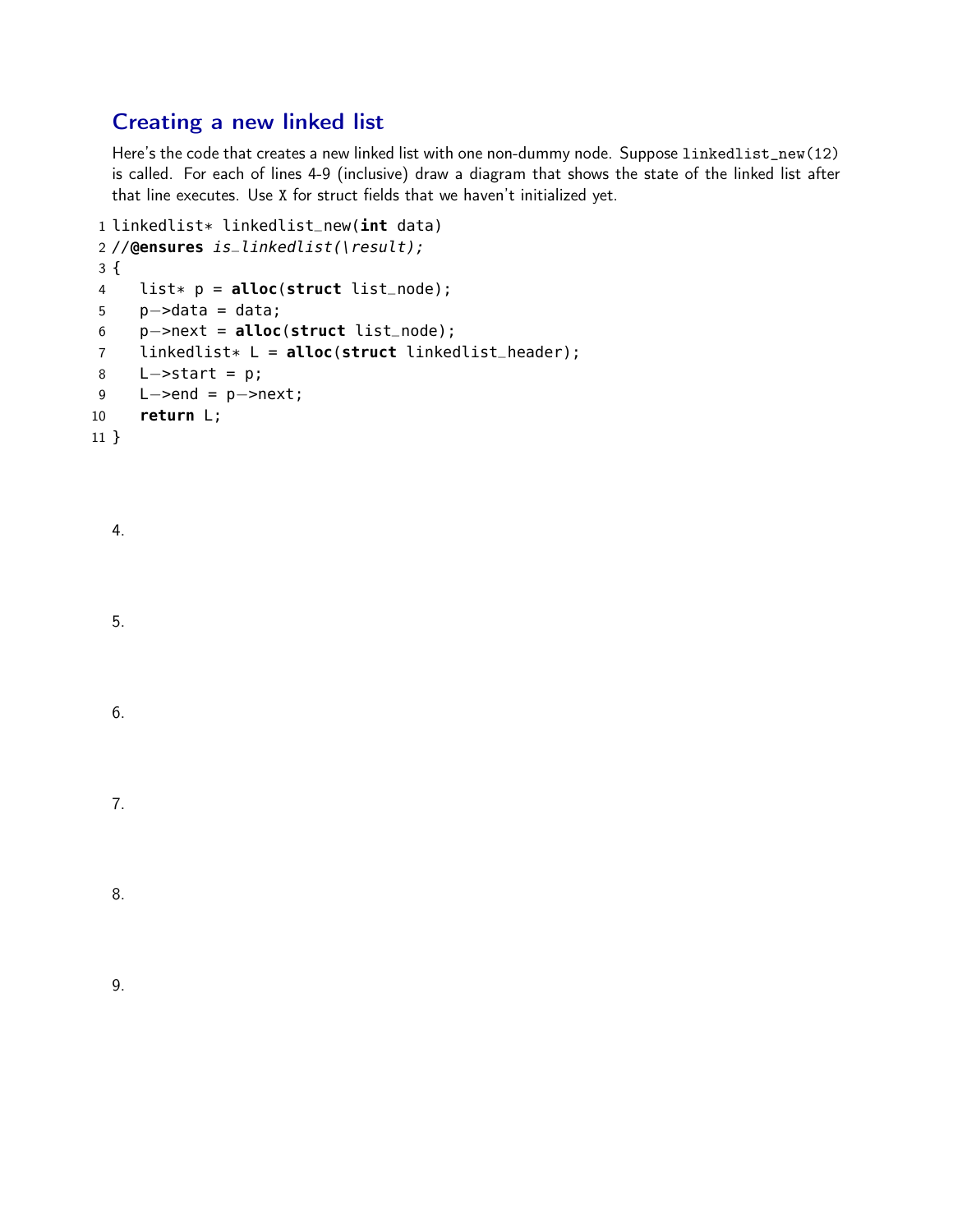## Adding to the end of a linked list

We can add to either the start or the end of a linked list. When we discussed the implementation of stacks in lecture, we were adding to the front. The following code adds a new list node to the end, the way a queue would:

```
1 void add_end(linkedlist* L, int x)
2 //@requires is_linkedlist(L);
3 //@ensures is_linkedlist(L);
4 {
5 list* p = alloc(struct list_node);
6 L->end->data = x;
7 L−>end−>next = p;
8 L−>end = p;
9 }
```
Suppose  $add\_end(L, 3)$  is called on a linked list L that contains before the call, from start to end, the sequence (1, 2). Draw the state of the linked list after each of lines 5 - 8 (inclusive). Include the list struct separately before it has been added to the linked list.

5.

6.

7.

8.